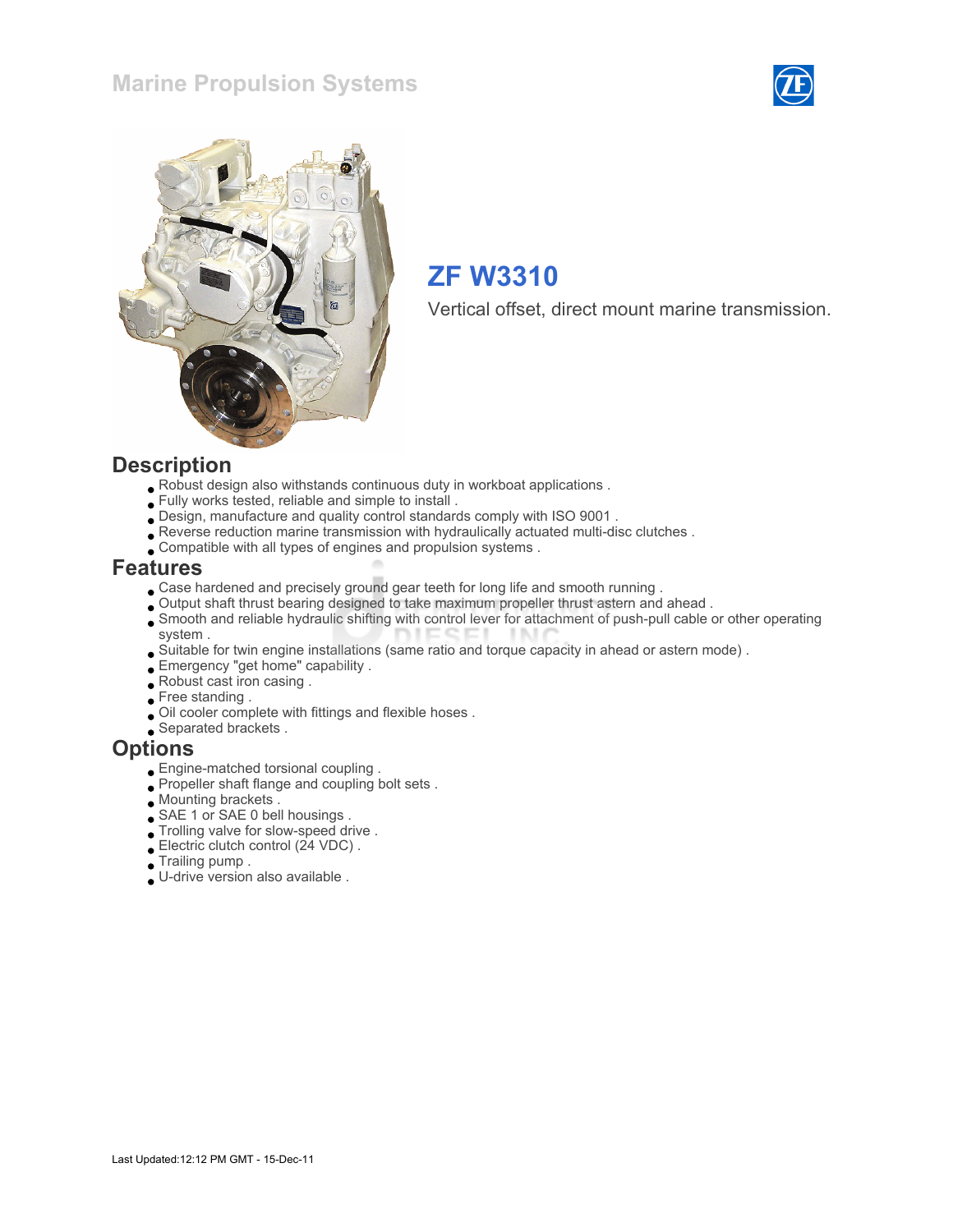# ZF W3310 Ratings

# Continuous Duty

| <b>RATIOS</b>                              | MAX. TORQUE POWER/RPM |      |           |                                    |  | <b>INPUT POWER CAPACITY</b> |           |                                | MAX.       |
|--------------------------------------------|-----------------------|------|-----------|------------------------------------|--|-----------------------------|-----------|--------------------------------|------------|
|                                            | Nm                    | ftlb | <b>kW</b> | hp                                 |  | kW hp kW hp                 | <b>kW</b> | hp                             | <b>RPM</b> |
|                                            |                       |      |           |                                    |  |                             |           | 1600 rpm   1800 rpm   2100 rpm |            |
| $\Box$ 3.519*, 4.000, 4.478, 4.727*, 5.000 | 3801                  |      |           | 2803 0.3980 0.5337 637 854 716 961 |  |                             | 836 1121  |                                | 2100       |
| * Snacial Order Patio                      |                       |      |           |                                    |  |                             |           |                                |            |

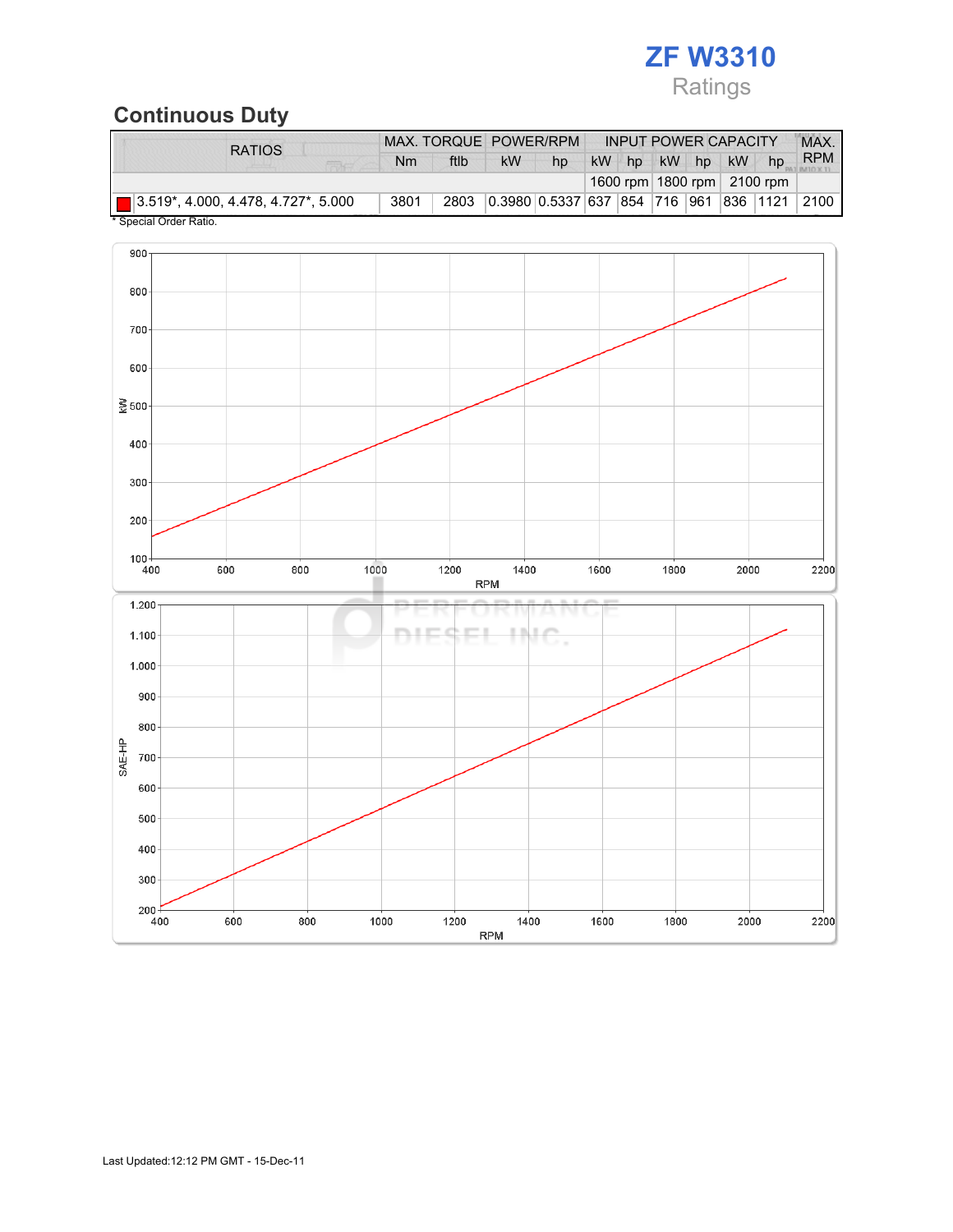# ZF W3310 Dimensions





| MILLY VI<br>mm (inches) |                |                |                |                            |  |                                                                                                            |                |           |  |
|-------------------------|----------------|----------------|----------------|----------------------------|--|------------------------------------------------------------------------------------------------------------|----------------|-----------|--|
|                         | B <sub>2</sub> | H <sub>1</sub> | H <sub>2</sub> |                            |  | L <sub>2</sub>                                                                                             | L <sub>3</sub> | Bell Hsg. |  |
|                         |                |                |                |                            |  | 385 (15.2)  375 (14.8)  375 (14.8)  345 (13.6)  722 (28.4)  670 (26.4)  595 (23.4)  132 (5.20)  150 (5.90) |                |           |  |
|                         | Weight kg (lb) |                |                | Oil Capacity Litre (US qt) |  |                                                                                                            |                |           |  |
|                         | 850 (1,870)    |                |                | 36.0 (38.2)                |  |                                                                                                            |                |           |  |

# SAE Bell Housing Dimensions

| SAF No. |    |  |                                                         |  |    | <b>Bolt Holes</b><br><b>Diameter</b> |    |  |
|---------|----|--|---------------------------------------------------------|--|----|--------------------------------------|----|--|
|         | mm |  | mm                                                      |  | mm | No.                                  | mm |  |
| n       |    |  | 647.7 25.5 679.45 26.75 711.2 28.0 16 13.49 17/32       |  |    |                                      |    |  |
|         |    |  | 511.18 20.125 530.23 20.875 552.45 21.75 12 11.91 15/32 |  |    |                                      |    |  |

# Output Coupling Dimensions

|    |                |  |  |             | <b>Bolt Holes</b>                       |     |              |      |
|----|----------------|--|--|-------------|-----------------------------------------|-----|--------------|------|
|    |                |  |  |             |                                         | No. | Diameter (E) |      |
| mm | $\overline{m}$ |  |  | mm in mm in | mm                                      |     | mm           |      |
|    |                |  |  |             | 390 15.4 345 13.6 250 9.84 30.0 1.18 12 |     | 24.2         | 0.95 |



Е